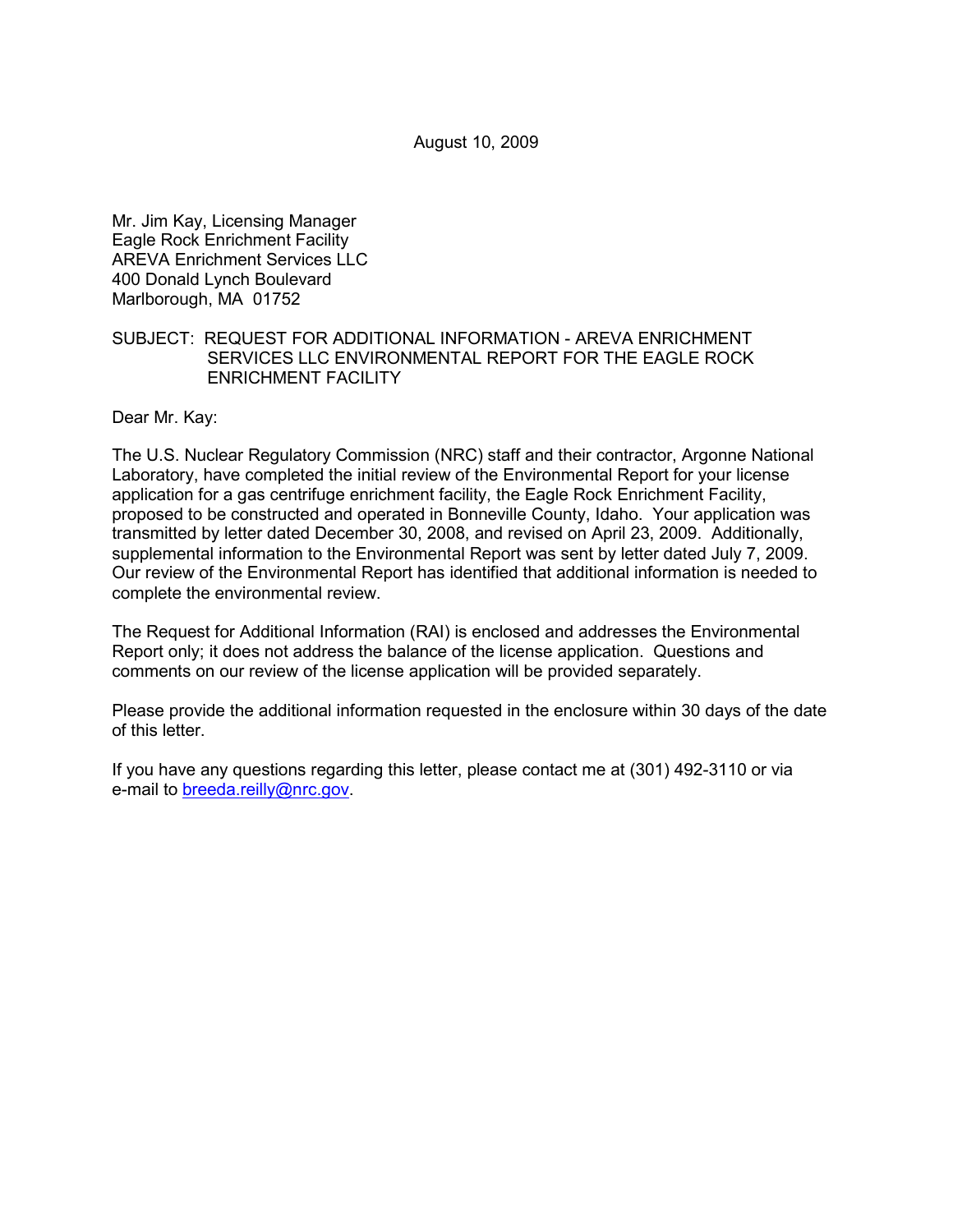J. Kay 2

In accordance with 10 CFR 2.390 of the NRC's "Rules of Practice," a copy of this letter and Enclosure 1 will be available electronically for public inspection in the NRC Public Document Room or from the Publicly Available Records component of NRC's Agencywide Documents Access and Management System (ADAMS). ADAMS is accessible from the NRC Web site at http://www.nrc.gov/reading-rm/adams.html (the Public Electronic Reading Room).

Sincerely,

# **/RA/**

 M. Breeda Reilly, Senior Project Manager Advanced Fuel Cycle, Enrichment, and Uranium Conversion Branch Special Projects and Technical Support **Directorate** Division of Fuel Cycle Safety and Safeguards Office of Nuclear Material Safety and Safeguards

cc: George Harper/ AREVA Enrichment Services James Curtiss/Winston & Strawn Sam Shakir/ AREVA Enrichment Services

Docket No.: 70-7015

Enclosure: RAI